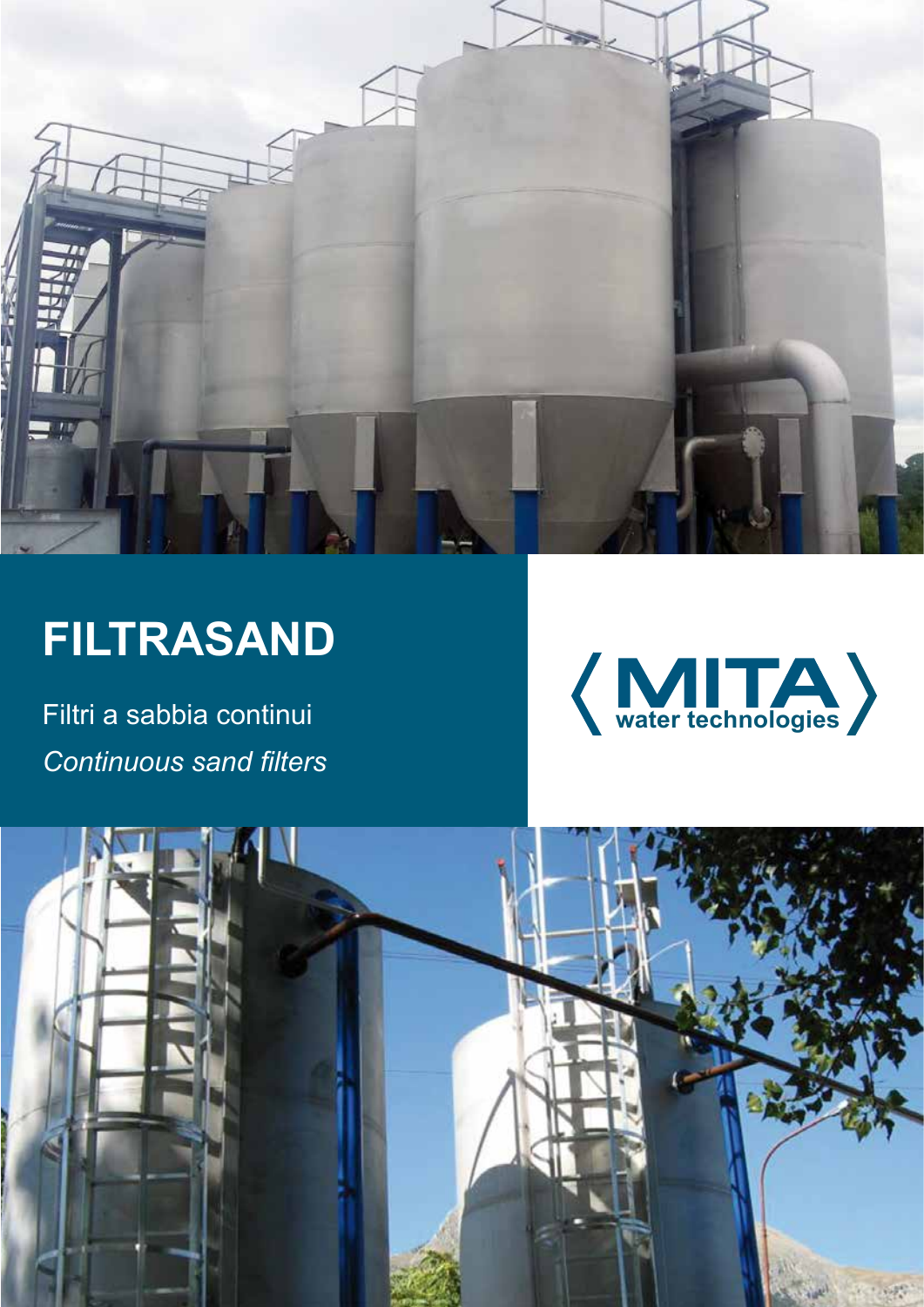### PRINCIPIO DI FUNZIONAMENTO *Operating principle*

La sabbia sporca viene rimossa in continuo dal letto filtrante attivo grazie all'azione di una pompa ad aria, che la preleva dal fondo del filtro, sollevandola fino alla camera di lavaggio (lavatore) posta alla sommità del filtro stesso. La separazione delle impurità dalla sabbia avviene nell'esclusivo sistema di lavaggio brevettato.

La sabbia viene ripulita grazie all'azione di un flusso di acqua grezza che si muove in controcorrente rispetto al moto gravitazionale di ricaduta della sabbia verso la sommità del letto filtrante.

L'acqua grezza in ingresso al filtro, uniformemente distribuita alla base del letto filtrante da un distributore anulare, attraversa il letto sabbioso con direzione ascensionale e fuoriesce filtrata attraverso lo stramazzo. L'acqua sporca di contro lavaggio esce dal filtro con flusso continuo attraverso uno scarico separato.

*The dirty sand is continuously removed from the active sand bed through the action of the air-lift pump, which draws the contaminated sand from the bottom of the filter body. A mixture of sand, dirty particles and water is transported upwards through the air-lift pipe into the washing chamber at the top of the filter. The separation of impurities from the sand takes place in the patented, exclusive washing system. This is accomplished through the action of a counter current stream of raw water, injected at the bottom of the washing chamber.*

*The sand is returned by gravity to the top of the active sand bed after being routed downward through a labyrinth composed of several settling steps.*

*The feed water is fed into the filter at the base of the active sand bed through the distribution ring. It then flows upwards through the downwards moving sand bed where the solids are intercepted. The clean filtrate exits the filter through the overflow weir. The continuous reject flow of reject washing water is discharged through a separate outlet.*





# **CARATTERISTICHE** *Key characteristics*

- Esclusivo sistema di controlavaggio: utilizza acqua grezza anziché filtrata
- Elevata efficienza ed affidabilità di rimozione dei SS anche colloidali
- Sistema di ricircolo della sabbia esterno, semplice ed affidabile
- Facilità di installazione
- Possibilità di alimentazione per gravità, grazie alle basse perdite di carico
- Ridotti costi di investimento e di gestione
- *• Unique continuous back-washing system which uses raw water rather than filtered water*
- *• High efficiency and reliability in the removal of suspended solids, even colloidal particles*
- *• Ease of maintenance thanks to the simple and reliable external sand air-lift system*
- *• Ease of installation*
- *• Possibility of gravity feed thanks to very low (operating) pressure drops*
- *• Low capital and operating costs*

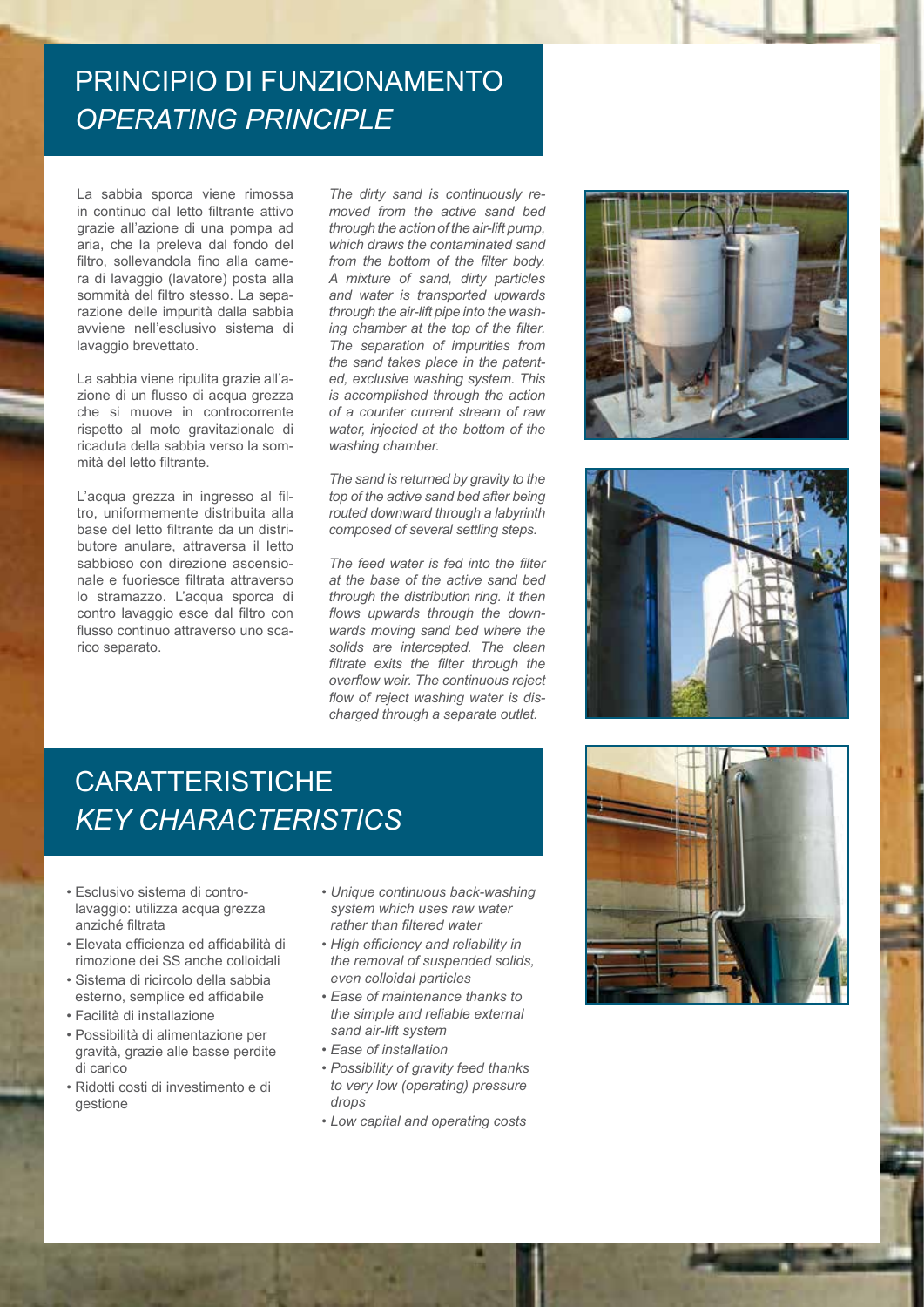# **MATERIALI** *Construction materials*

- Nella versione standard tutte le parti bagnate sono realizzate in AISI 304
- Costruzioni speciali sono disponibili su richiesta
- *• All wetted parts are made of 304 stainless steel*
- *• Special construction materials are available upon request*

## campi applicativi *Sectors of application*

- Chiarificazione delle acque di superficie
- Potabilizzazione
- Filtrazione primaria delle acque reflue civili/industriali
- Trattamento terziario delle acque reflue civili/industriali
- Chiarificazione delle acque di raffreddamento nell'industria metallurgica
- Rimozione delle alghe
- Pre-trattamento per impianti di ultra filtrazione a membrana
- Pre-trattamento per impianti di ozonizzazione
- Trattamento finale a monte di sistemi a carboni attivi
- *• Surface water clarification*
- *• Treatment of drinking water*
- *• Primary filtration in municipal/ industrial WWTP*
- *• Tertiary treatment in municipal/ industrial WWTP*
- *• Metallurgical industry cooling water treatment*
- *• Algae removal*
- *• Pre-treatment for membrane ultra-filtration plants*
- *• Pre-treatment for ozonisation treatment plants*
- *• Final treatment upstream of active carbon systems*